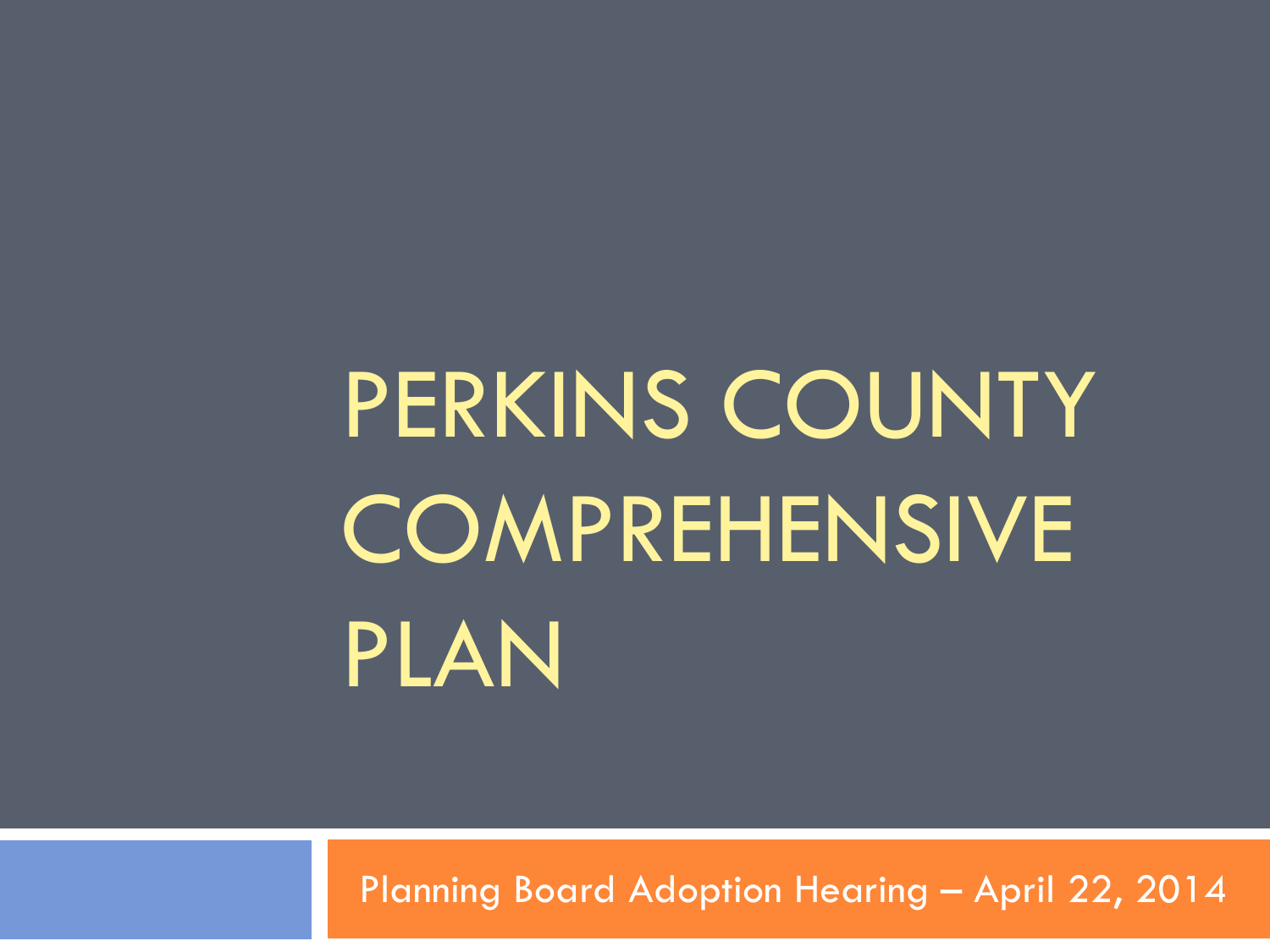### THE COMPREHENSIVE PLAN

- □ What can the County do to capitalize on its assets and address its challenges to make the Perkins County a better place for the people that live here now and in the future?
- □ Roadmap, or framework to guide future development and planning efforts in Perkins County
- Does *not* establish regulations
- $\Box$  Establishes goals, as well as policies and strategies to achieve those goals
- *Living document*—should be updated as conditions change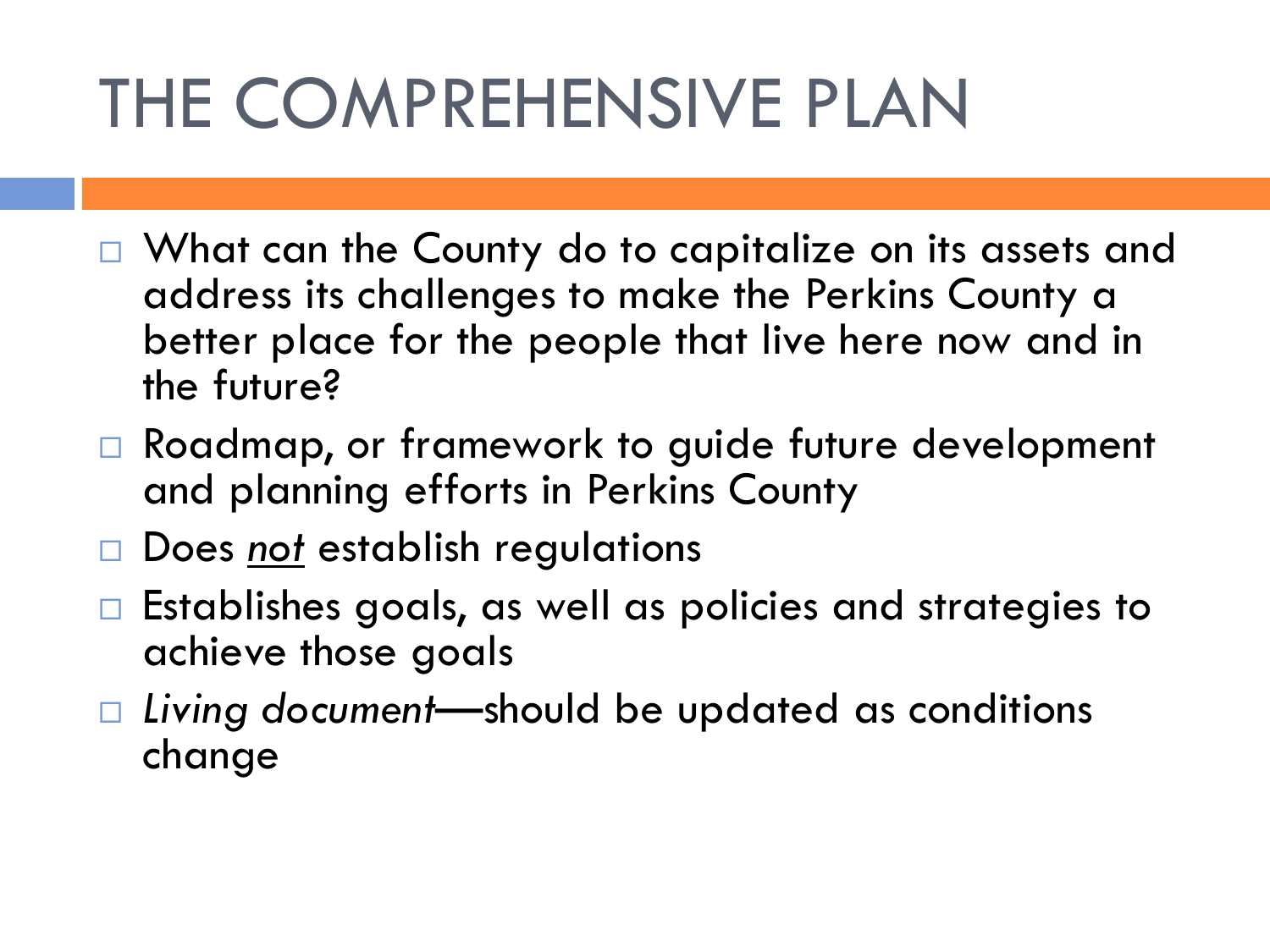### PLANNING PROCESS

- □ County Commission appointed a Planning Board to guide the development of the Plan
- □ Community Survey
	- **D** Online
	- **Paper copies @ libraries, Courthouse, City Halls**
	- **Publicized in the newspapers/radio**
	- $\blacksquare$  High school
	- **D** County Fair
	- **Boss Cowman**
- $\Box$  Interviews with Planning Board members
- □ Open House in Bison
- □ Public Forum in Lemmon
- □ Draft Plan Feedback Surveys
- □ Public Hearings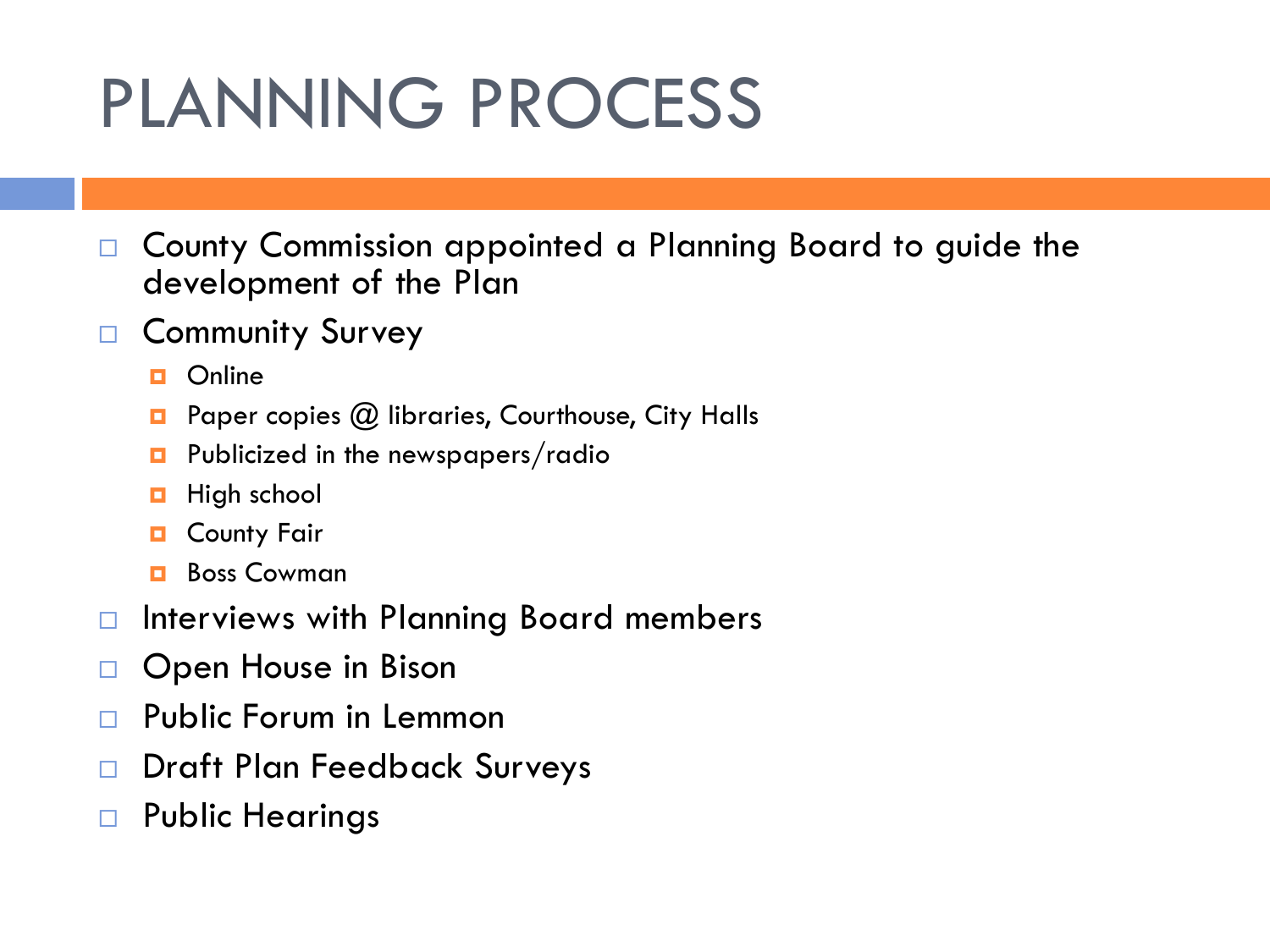### MAJOR THEMES

- $\Box$  The need for more countywide collaborations;
- $\Box$  The need to further develop and promote the county's economic assets;
- $\Box$  The importance of, and the value placed on the county's land and natural resource base; and,
- $\Box$  The importance of the county's rural heritage and way of life.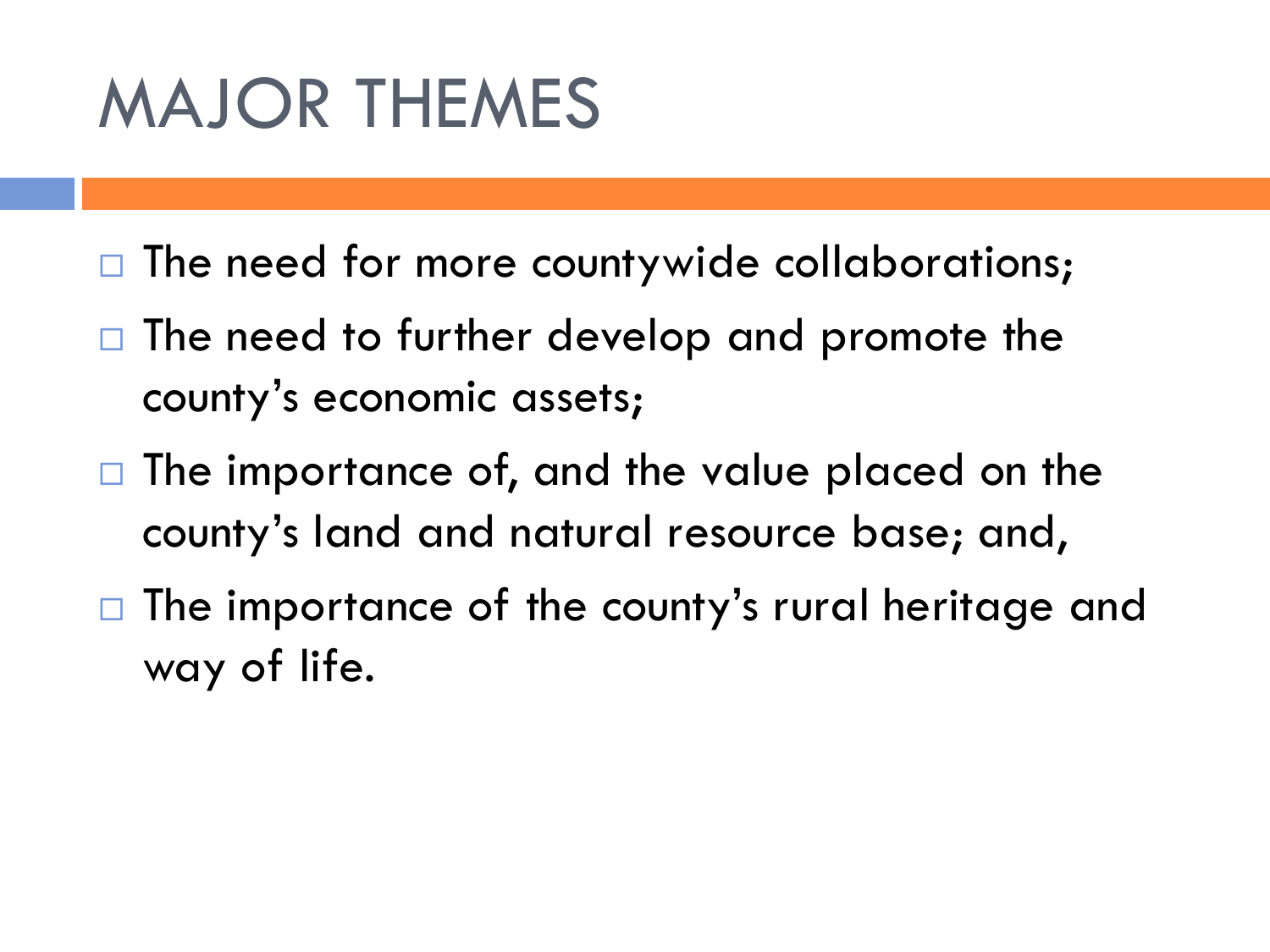

- *1. FOSTER COLLABORATION, COORDINATION, AND PARTNERSHIPS THROUGHOUT THE COUNTY*
- *2. PROMOTE AND GROW THE COUNTY'S ECONOMY*
- *3. PRESERVE THE COUNTY'S LAND AND NATURAL RESOURCES*
- *4. PROTECT THE COUNTY'S RURAL CULTURE AND VALUES*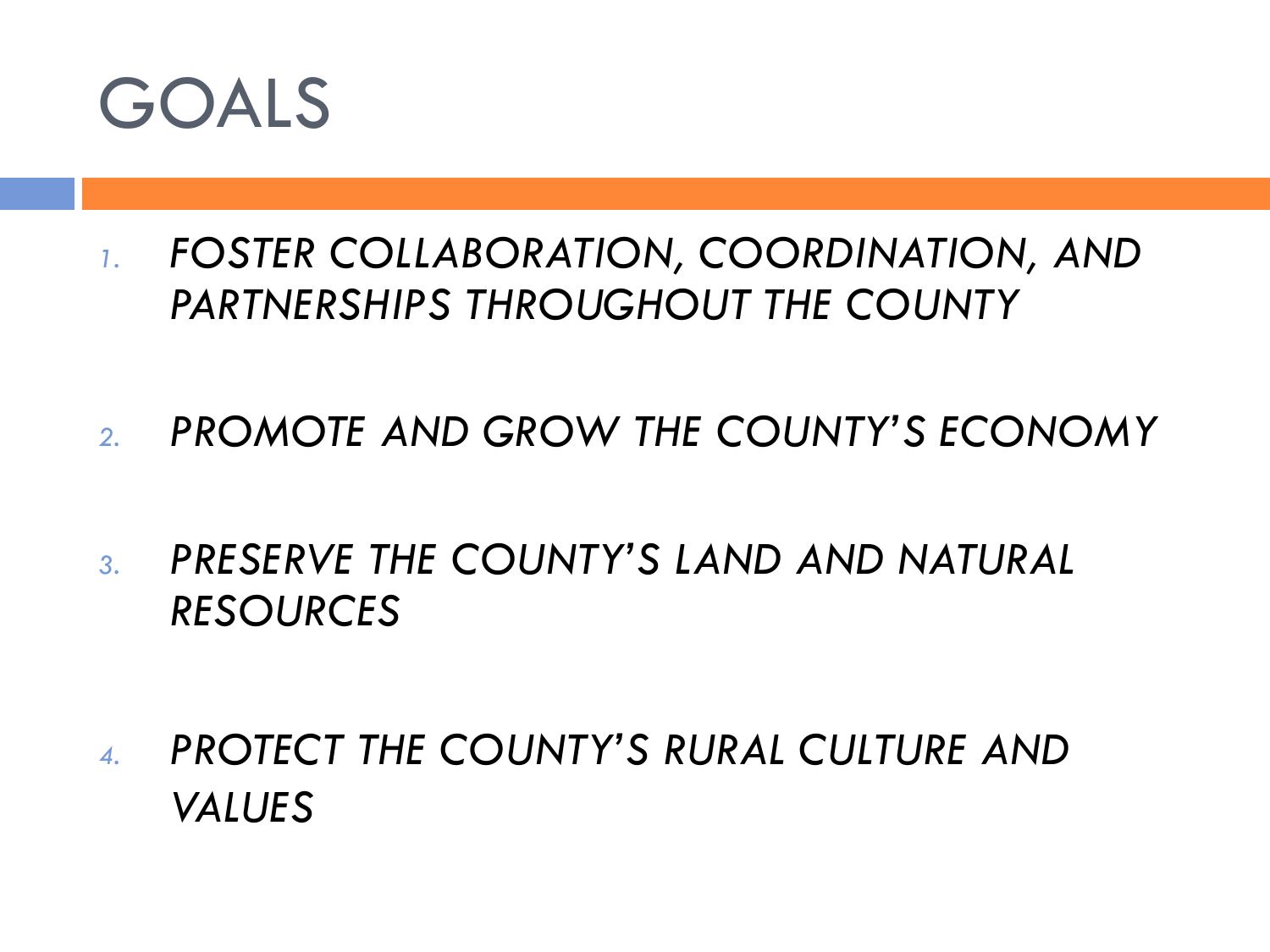### GOALS, POLICIES &STRATEGIES

### Goals: *Targets for the future*

### Policies: *Guidance for decision making*

### Strategies: *Steps to reach our goals*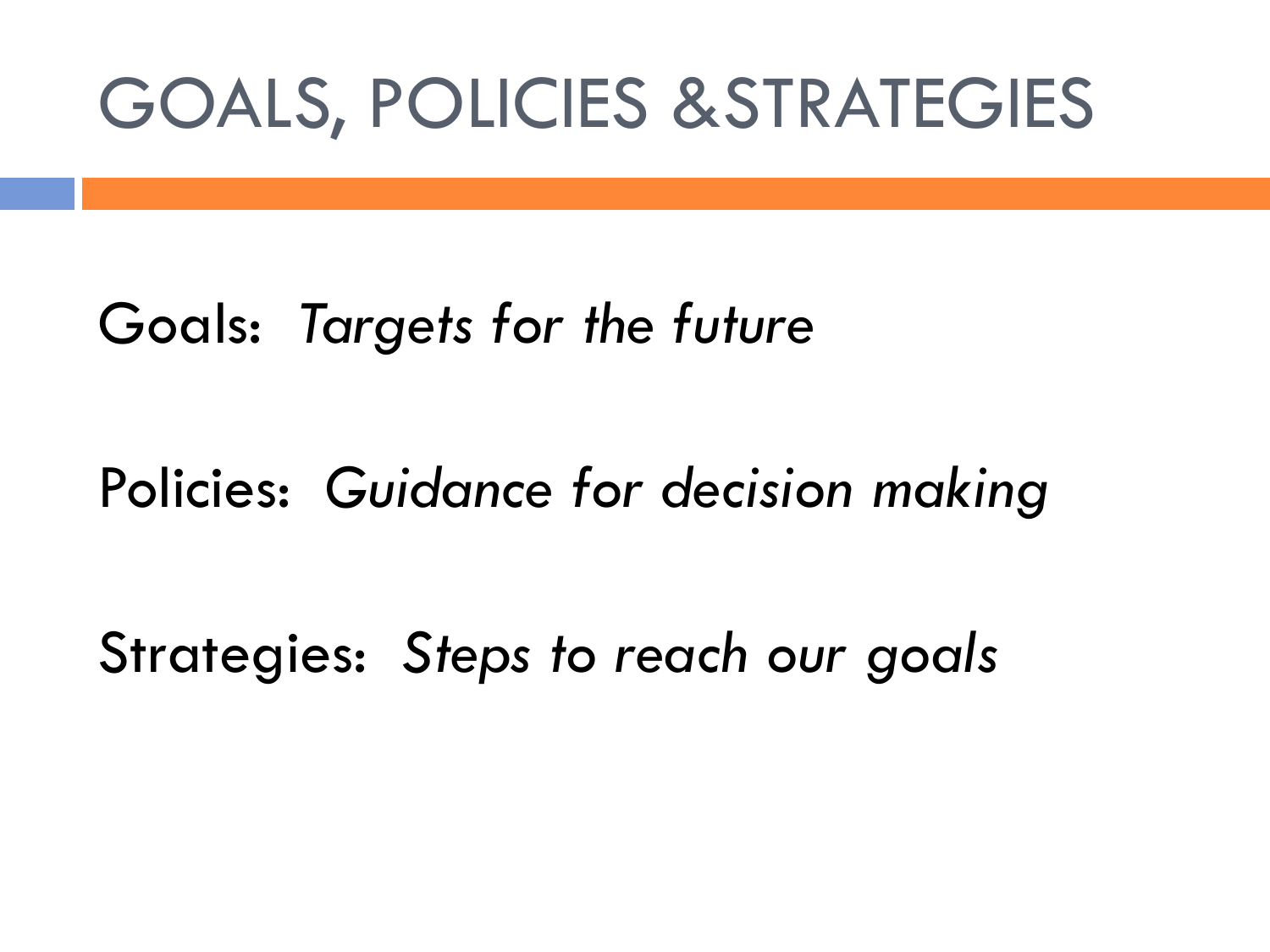#### *FOSTER COLLABORATION, COORDINATION, & PARTNERSHIPS THROUGHOUT THE COUNTY*

- $\Box$  POLICY: Perkins County will pursue joint planning with its municipalities, school districts, Federal and State agencies, and special service districts.
	- **D** STRATEGY: Develop a set of quidelines that will allow for County review of public projects and plans within the County's jurisdiction.
- $\Box$  POLICY: Perkins County will encourage and support partnerships among organizations working within the county, such as economic development and housing organizations.
	- STRATEGY: Explore the development of countywide economic development and housing studies and plans.
- □ POLICY: Perkins County will promote open communication and transparency in County government.
	- **D** STRATEGY: Redevelop the Perkins County website to include agendas, meeting minutes, and general public information.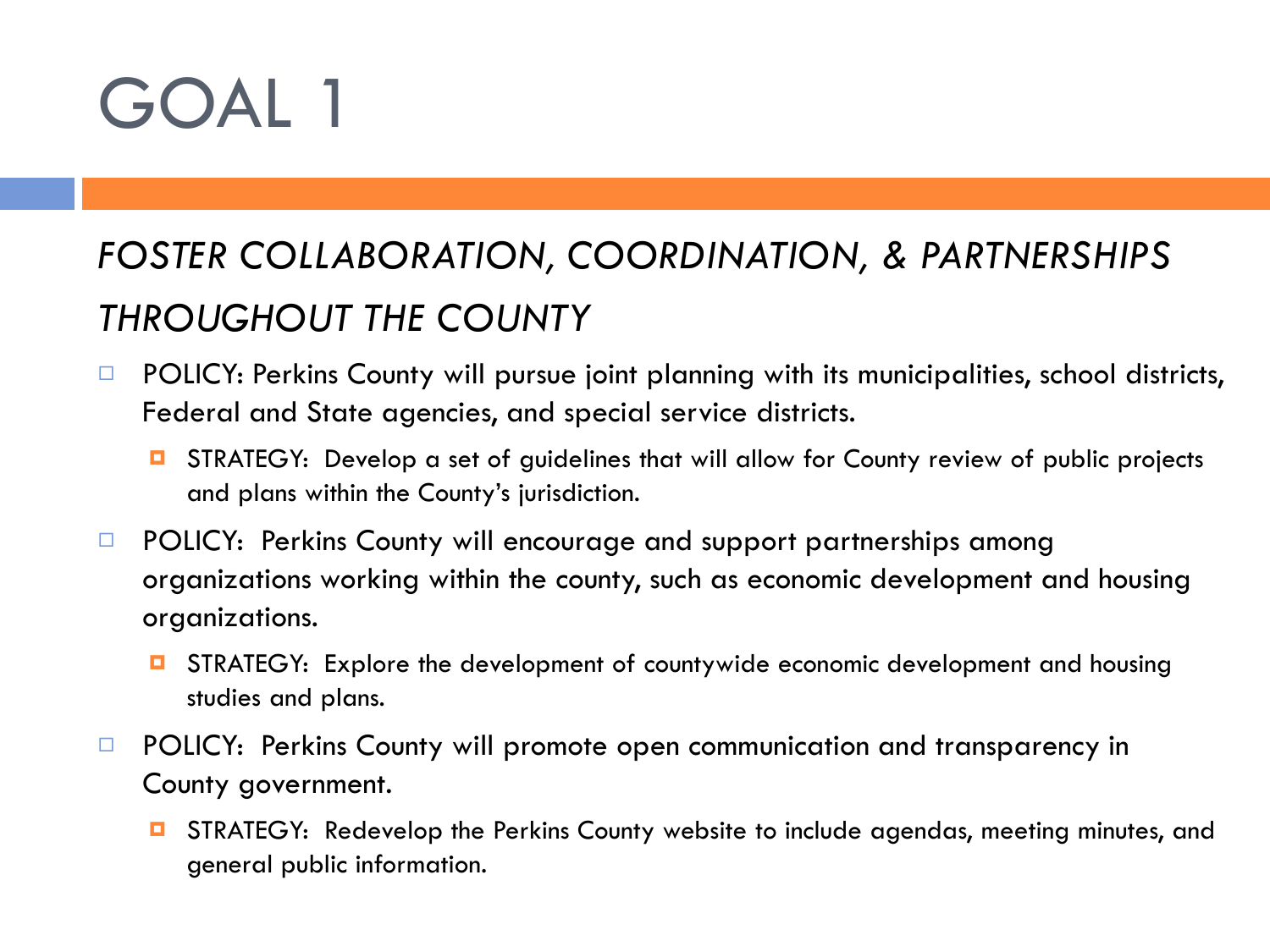#### *PROMOTE AND GROW THE COUNTY'S ECONOMY*

- **POLICY: Perkins County will support its agricultural producers.** 
	- **D** STRATEGY: Explore the development of regulations and incentives that will support and facilitate agricultural production, such as right-to-farm ordinances and additional tax incentives.
	- STRATEGY: Conduct a feasibility study to explore value-added opportunities for the county's producers in order to pass more profit on to ranchers and farmers.
- $\Box$  POLICY: Perkins County will ensure that its infrastructure, housing, and services support the county's existing industries as well as economic growth.
	- **D** STRATEGY: Develop a Capital Improvement Plan to ensure that public infrastructure, and specifically, County roads are adequate to attract new development and support existing industry.
	- **D** STRATEGY: Develop a countywide housing strategy to ensure that there are housing options for employees of new and expanding businesses.
- $\Box$  POLICY: Perkins County will promote the county's existing economic assets.
	- STRATEGY: Establish a working group to identify those economic assets within Perkins County that lack exposure and new avenues for promotion.
- $\Box$  POLICY: Perkins County will support efforts to diversify the county's economy in order to attract high-wage jobs.
	- STRATEGY: Explore and offer resources to help existing businesses within the county expand, and attract new businesses.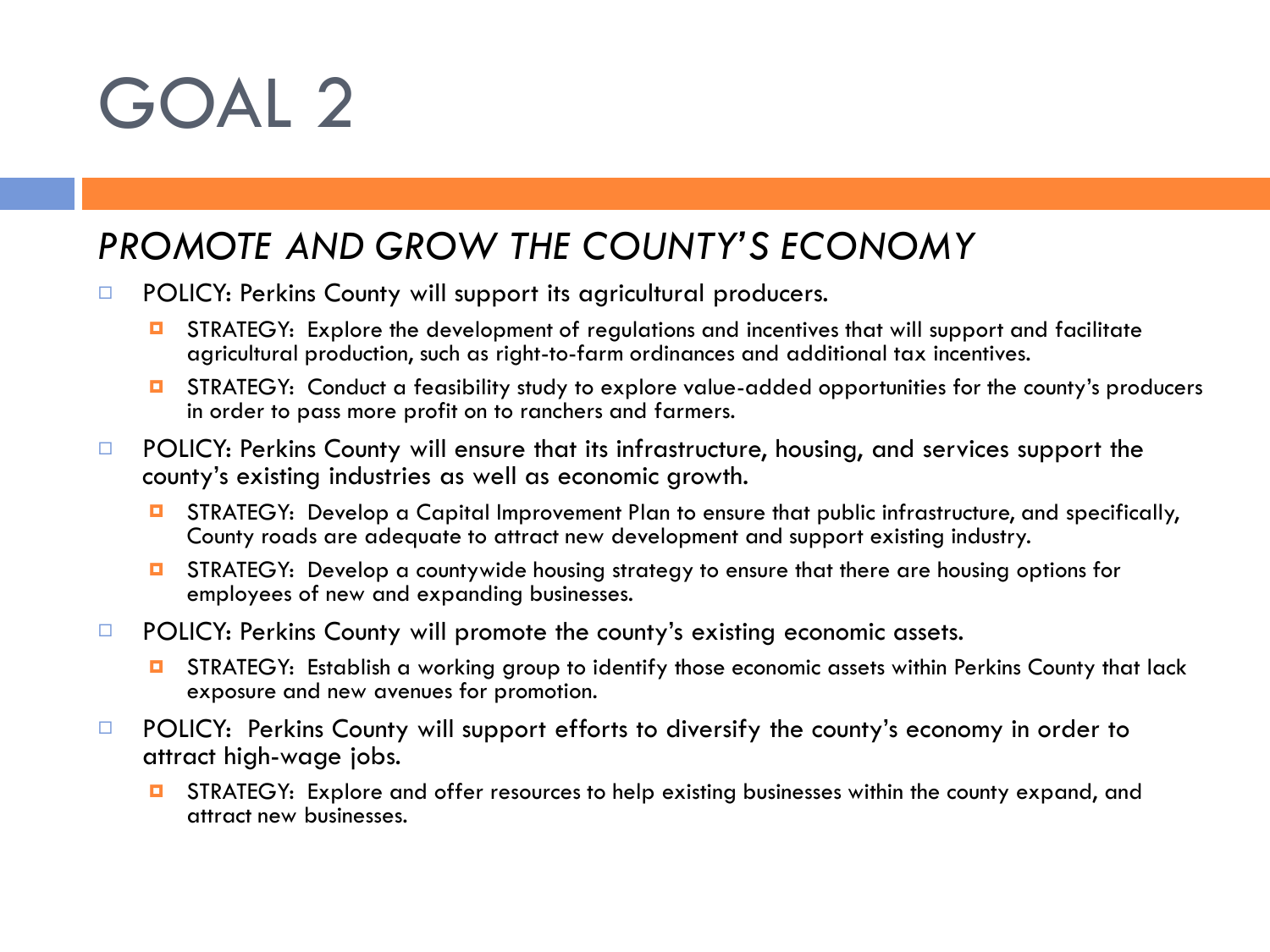#### *PRESERVE THE COUNTY'S LAND AND NATURAL RESOURCES*

- □ POLICY: Perkins County will promote development in a manner that is compatible with agricultural lands, wildlife habitat, and environmentally sensitive areas.
	- **□** STRATEGY: Establish regulations that will allow for County review of proposed development within its jurisdiction that has the potential to negatively impact agricultural lands and environmentally sensitive areas and require the mitigation of undesirable impacts to the natural environment as well as a plan for viable potential reuse of the land.
	- STRATEGY: Maintain the integrity of sensitive agricultural lands by keeping potentially disruptive uses separate from agricultural activities.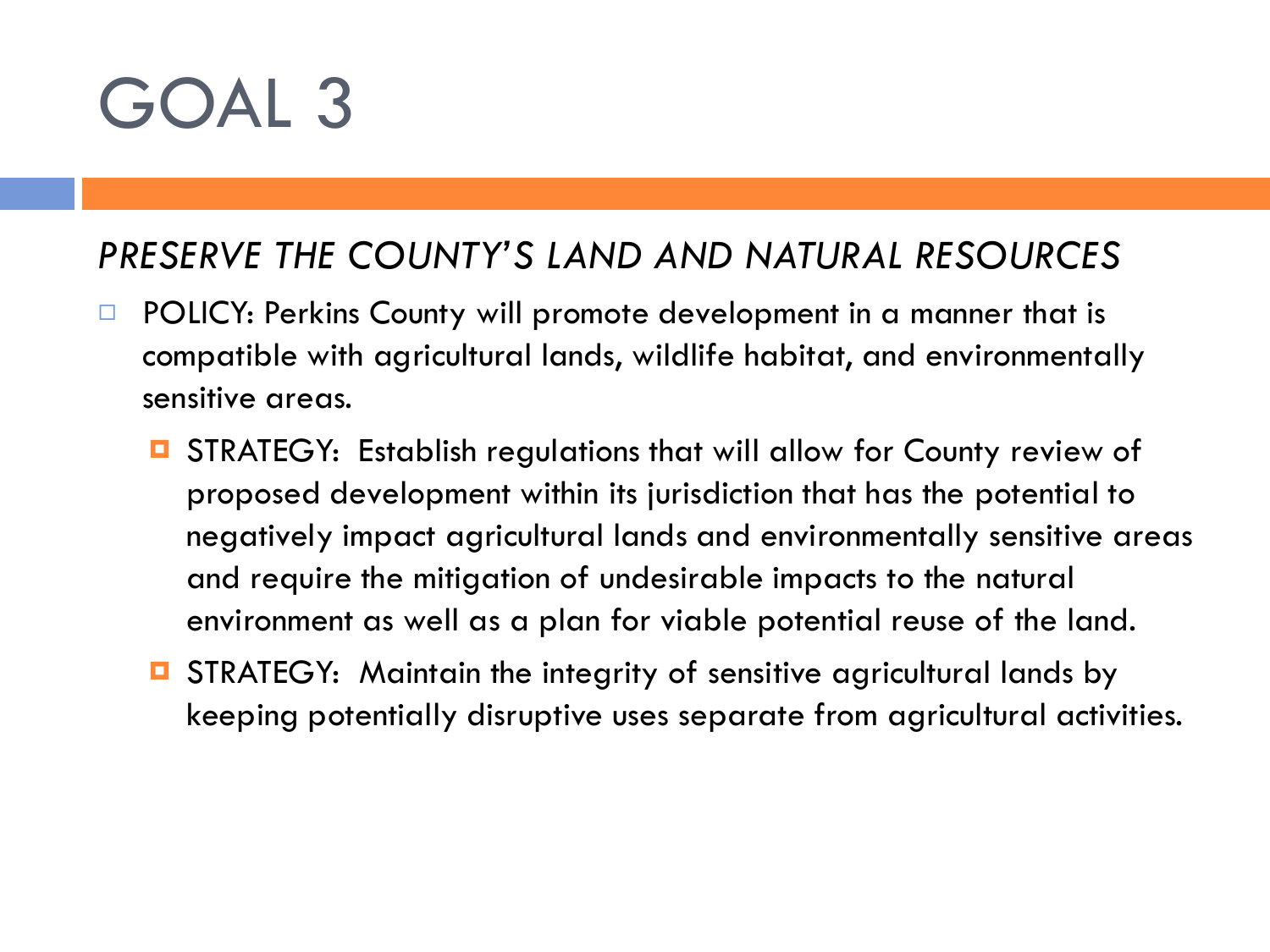#### *PROTECT THE COUNTY'S RURAL CULTURE AND VALUES*

- □ POLICY: Perkins County will promote the county's history, culture, and rural values.
	- **□** STRATEGY: Establish incentives that will help protect culturally and historically significant resources in Perkins County.
	- **D** STRATEGY: Encourage the use of a Perkins County history curriculum in the schools.
	- **D** STRATEGY: Create a driving tour and/or informational brochure highlighting historical, recreational, and tourism related assets in the County.
- □ POLICY: Perkins County will take an active role in encouraging the county's youth to remain in, or return to the community.
	- **E** STRATEGY: Maintain connections with Perkins County youth through social media.